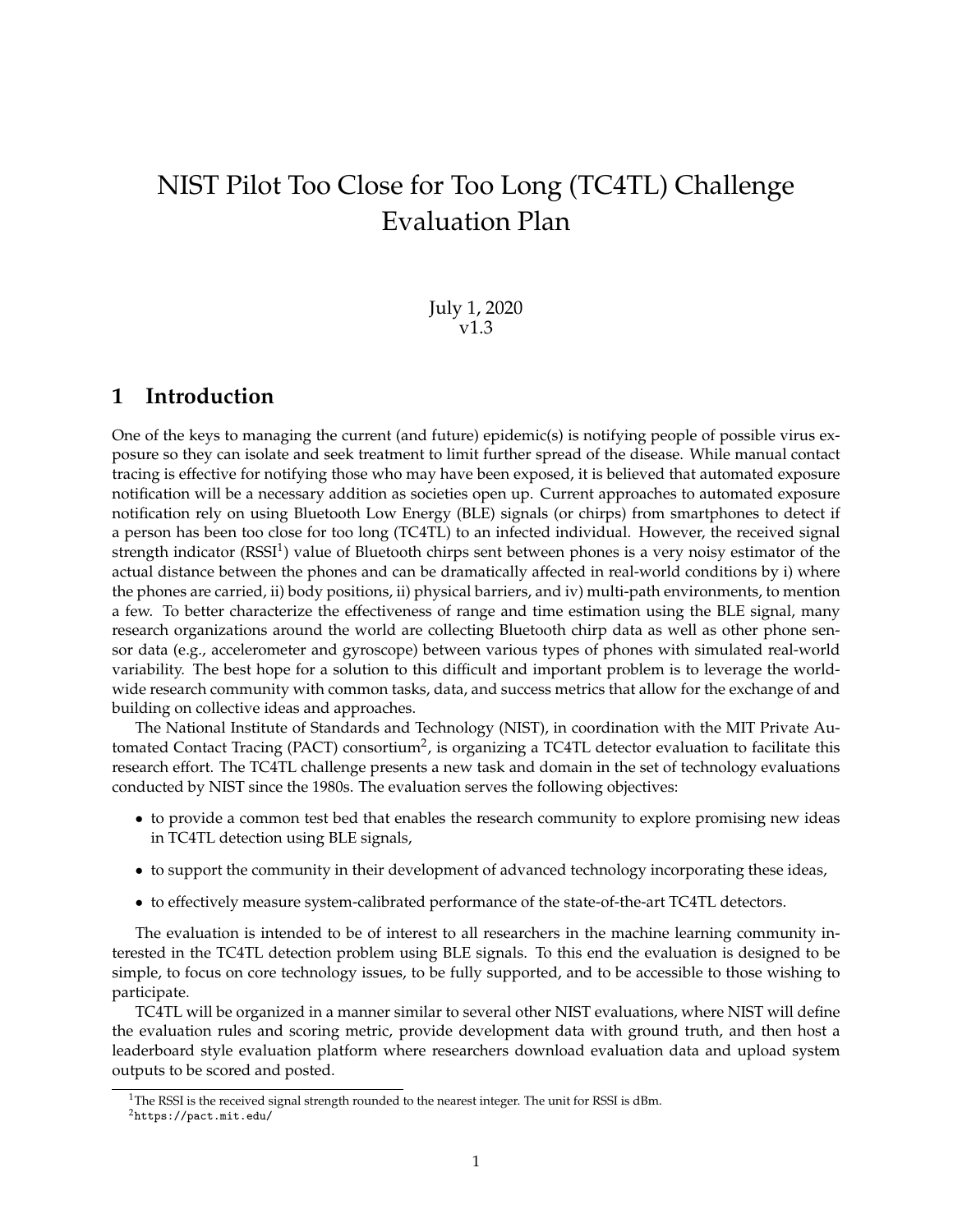The data used for the TC4TL evaluation will be derived from data sets being collected by organizations around the world studying this problem. The conditions and available metadata in these data sets may vary and NIST will work to normalize data into a consistent format across data sets. Because this is a new area of data collection, limited amounts of training data will be provided by NIST but we encourage participants to identify and share sources of training data as well as novel ways to create training data. Some of the identified factors affecting distance estimation from RSSI values are (1) the number and time spread of observed chirps, (2) the carriage position of the phones (i.e., hand, front pocket, back pocket, etc), (3) bodies and barriers between phones, and (4) multi-path signals from surfaces (e.g., indoor vs outdoor). Other factors may arise as the phenomenology is further studied. NIST will design evaluation trials to encompass these factors to the extent they are part of data sets used.

Participation in TC4TL challenge is open to all who find the evaluation of interest and are able to comply with the evaluation rules set forth in this plan. There is no cost to participate, but participating teams should be willing to openly share their approaches and training data in the spirit of scientific discovery. We will provide a Google Group forum where participants can hold discussions and we will ask participants to submit a report describing their systems. We also plan to host a virtual meeting at the end of the initial evaluation period, where results can be discussed and sites can provide presentations on their work. Information about evaluation registration can be found on the TC4TL challenge website $^3.$ 

Before concluding this section, it is worth making a few remarks regarding the known limitations of this challenge. Note that the TC4TL evaluations are being developed based on newly collected data sets to help coalesce the research community on common tasks, data, and metrics. It is known that initial data sets will have limitations of size and available real-world conditions, but we will design the evaluation to produce meaningful results and grow our collective knowledge. Due to the evolving nature of understanding Bluetooth phenomenology and data collections, we will also be evolving the TC4TL evaluation as necessary.

## **2 Task Description**

## **2.1 Task Definition**

The basic task in the NIST TC4TL Challenge is estimating the distance and time between two phones given a series of RSSI values along with other phone sensor data. These distance and time estimates will then be used to solve a two-class hypothesis testing problem, with the null and alternative hypotheses, *H*<sup>0</sup> and *H*1, defined as

$$
\begin{cases}\nH_0: \text{ a TCATL event} \\
H_1: \text{ not a TCATL event}\n\end{cases}
$$
\n(1)

A TC4TL event is defined using two parameters, namely distance (*D*) and time (*T*).



### recorded data

Figure 1: Block diagram demonstrating the basic task in the TC4TL Challenge.

More specifically, as depicted in Figure 1, suppose that phone  $P_1$  (transmitter or beacon) transmits a sequence of BLE chirps for a period of time *C*, while phone  $P_2$  (receiver or tester) records a sequence of RSSI

 $^3$ https://tc4tlchallenge.nist.gov/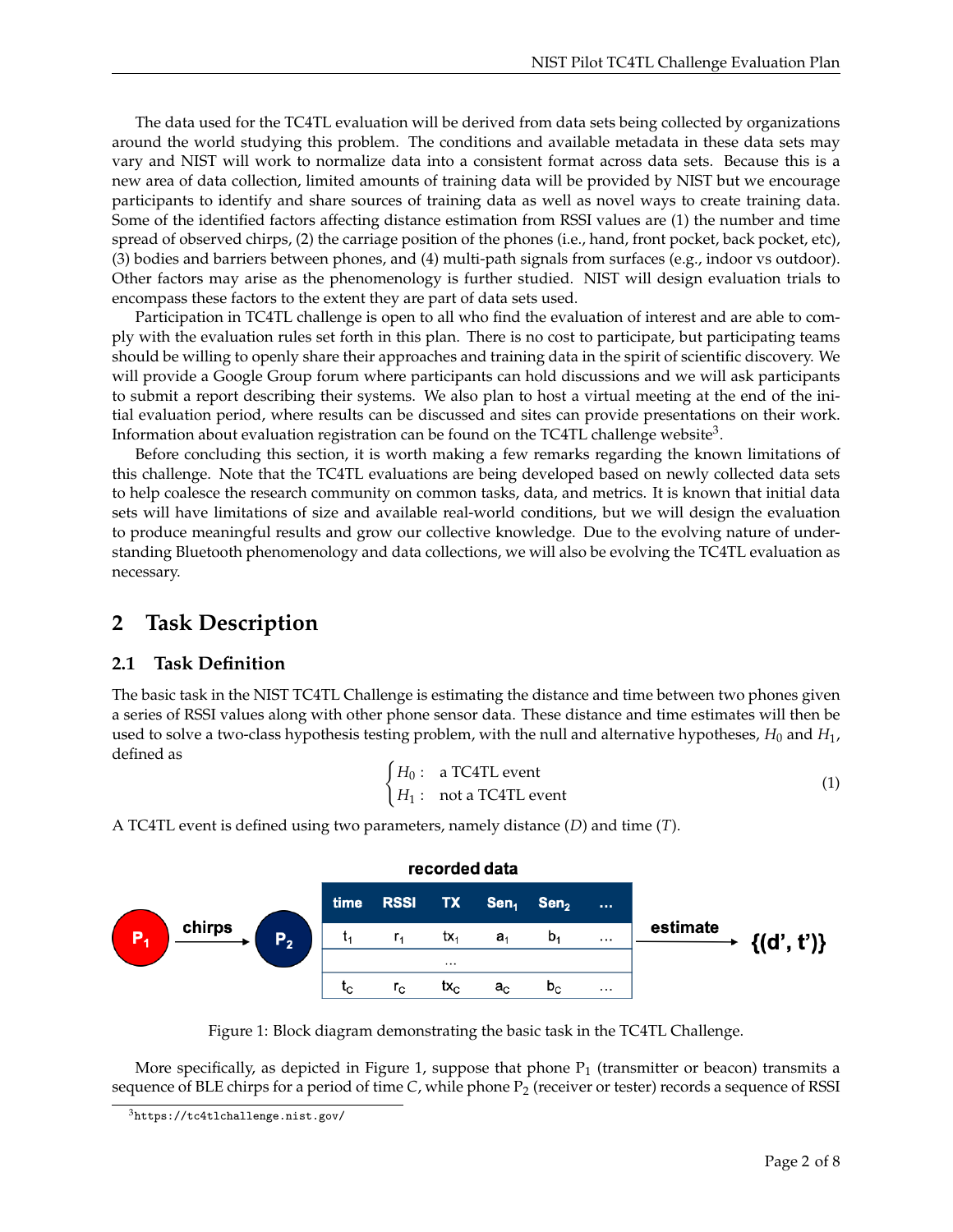values and their corresponding transmit (TX) power $^4$  from  $\rm P_1$  chirps, along with a sequence values recorded from its inertial measurement units (IMU) such as the accelerometer and gyroscope (denoted as  $Sen_1, Sen_2$ , ... in the figure). The task is then to automatically estimate a set of distance and time measurements (i.e.,  $\{(d', t')\}$  for the contact between P<sub>1</sub> and P<sub>2</sub>.

Reference TC4TL labels are generated using true distance and time<sup>5</sup> from contact events. Hypothesized labels are compared to reference labels and probability of false negative (*Pmiss*) and probability of false positive  $(P_{fa})$  are calculated. A normalized decision cost function (nDCF) combines these two errors into a single value using weights reflecting the relative cost of each type of error.

#### **2.2 Test Conditions**

The evaluation will consist of a set of contact events comprised of series of chirp RSSI values and other sensor data recorded between two phones at varying unknown distances and angular positions. These contact events will be designed to cover some of the known factors affecting distance estimation from RSSI values such as the number and time spread of observed chirps as well as the phone carriage state (i.e., hand or pocket).

More specifically, provided a log of recorded RSSI and phone sensor values for each receiver-transmitter (RX-TX) carriage state configuration (i.e., hand-hand, pocket-hand, pocket-pocket) at a given range (e.g., 1.8 meters), test samples will be extracted using 4-second long windows (aka looks) with variable increments (or skip-sizes) ranging from 10 seconds to 150 seconds. For each test sample, the RX-TX carriage configuration will be either known, or unknown.

Additionally, the test samples will be divided into two subsets, namely fine-grain and coarse-grain distance sets. In both subsets, the distance between phones, *d*, can vary within a single contact event file. In the fine-grain distance and course-grain distance subsets, *d* can vary within a single contact event file by up to 0.9 m and 2.1 m, respectively. In the fine-grain subset, variable values of *D* (see section 3) will be used to define contact events and compute performance (i.e., multiple TC events will be evaluated by using different values of  $D \in \{1.2 \text{ m}, 1.8 \text{ m}, 3.0 \text{ m}\}\)$ , while in the coarse-grain subset performance will only be computed for a single  $D = 1.8$  m (i.e., a single TC event is evaluated).

### **3 Performance Measurement**

For the initial data set available, we will not be assessing the time component of the TC4TL detector (i.e., we will set  $T = 0$ ), and we will be focusing only on the distance component (*D*). Note that the definition of a TC4TL event type (*D* in this case) is a parameter of the metric and will be varied to explore the sensitivity of the estimators to potential changes in TC4TL definitions by Public Health Authorities.

For a contact event, the system will output a single, real-valued distance estimate d' between the two phones. Estimated distances may be quantized to any desired precision (suggestion is for 0.3 meter increments). The estimated distance is converted to a hypothesized event type as follows

$$
d' \le D : \text{hypothesized} = \text{TC4TL event}
$$
  

$$
d' > D : \text{hypothesized} = \text{not-TC4TL event}
$$
 (2)

The true distance (*d*) for the contact event is also converted to a reference event type as follows

$$
d \le D : reference = TCATL event
$$
  

$$
d > D : reference = not-TCATL event
$$
 (3)

<sup>4</sup>The transmit power or measured power is a pre-calibrated constant indicating the expected RSSI at a distance of 1 meter for iBeacon and 0 meter for Eddystone from the beacon. For this challenge, the path loss (or attenuation) can be computed using the following formula:  $P_L = P_t - 41 - P_r$ , where  $P_L$ ,  $P_t$ , and  $P_r$ , denote the path loss, the transmit power (TXPower), and the received RSSI, respectively.

<sup>&</sup>lt;sup>5</sup>Note that for this pilot challenge only the too-close (TC) aspect of contact events will be considered. We may incorporate the too-long (TL) aspect in future evaluations.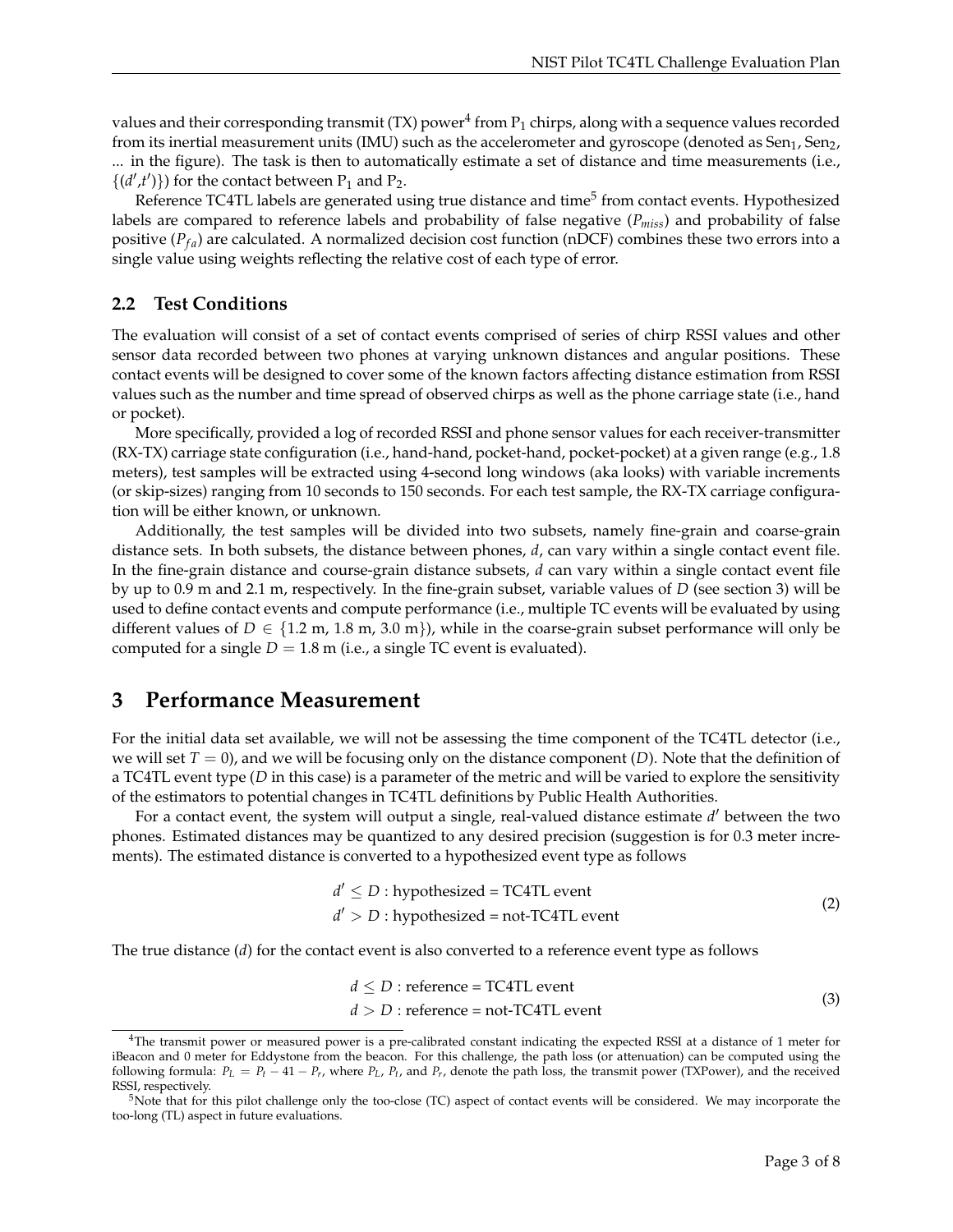The reference and hypothesized event types are compared over a set of contact events and the probability of miss ( $P_{miss}$ ) and probability of false alarm ( $P_{fa}$ ) values are calculated

$$
P_{miss} = \frac{\# (\text{ref} = TCATL \text{ and hyp} = \text{not-TC4TL})}{\# \text{ref} = TCATL}
$$
  
\n
$$
P_{fa} = \frac{\# (\text{ref} = \text{not-TC4TL} \text{ and hyp} = TCATL)}{\# \text{ref} = \text{not-TC4TL}}
$$
\n(4)

These probabilities will be combined using a normalized decision cost function

$$
nDCF = \frac{w_{miss}P_{miss} + w_{fa}P_{fa}}{\min(w_{miss}, w_{fa})}
$$
\n(5)

where  $w_{miss}$  and  $w_{fa}$  are costs associated with missed and spurious detections, respectively. For this challenge, the weights will be set to  $w_{miss} = 1$  and  $w_{fa} = 1$ .

## **4 Data Description**

#### **4.1 Data Organization**

The development and test sets follow a similar directory structure:

<base directory>/ README.txt data/

docs/

The data/ directory will contain a set of *test* contact event files with names [a-z] tc4tl20.csv, where [a-z] is a random 8-character alphabetical string (all lower case). These files will be in ASCII format containing comma separated values (CSV) with the following fields and values

- TXDevice,<device type>
- TXPower,<txpower\_value>
- RXDevice,<device type>
- TXCarry,<TX device carriage state>
- RXCarry,<RX device carriage state>
- RXPose,<RX user pose>
- TXPose,<TX user pose>
- <timestamp>,Bluetooth, <RSSI value>
- <timestamp>,Accelerometer, <*a<sup>x</sup>* >,<*a<sup>y</sup>* >,<*a<sup>z</sup>* >
- <timestamp>,Gyroscope, <*g<sup>x</sup>* >,<*g<sup>y</sup>* >,<*g<sup>z</sup>* >
- <timestamp>,Attitude, <pitch >,<roll >,<yaw >
- <timestamp>,Gravity, <*x* >,<*y* >,<*z* >
- <timestamp>,Magnetic-field, <*x* >,<*y* >,<*z* >,<accuracy∈{uncalibrated, low, medium, high}>
- <timestamp>,Altitude, <*x* >,<*y* >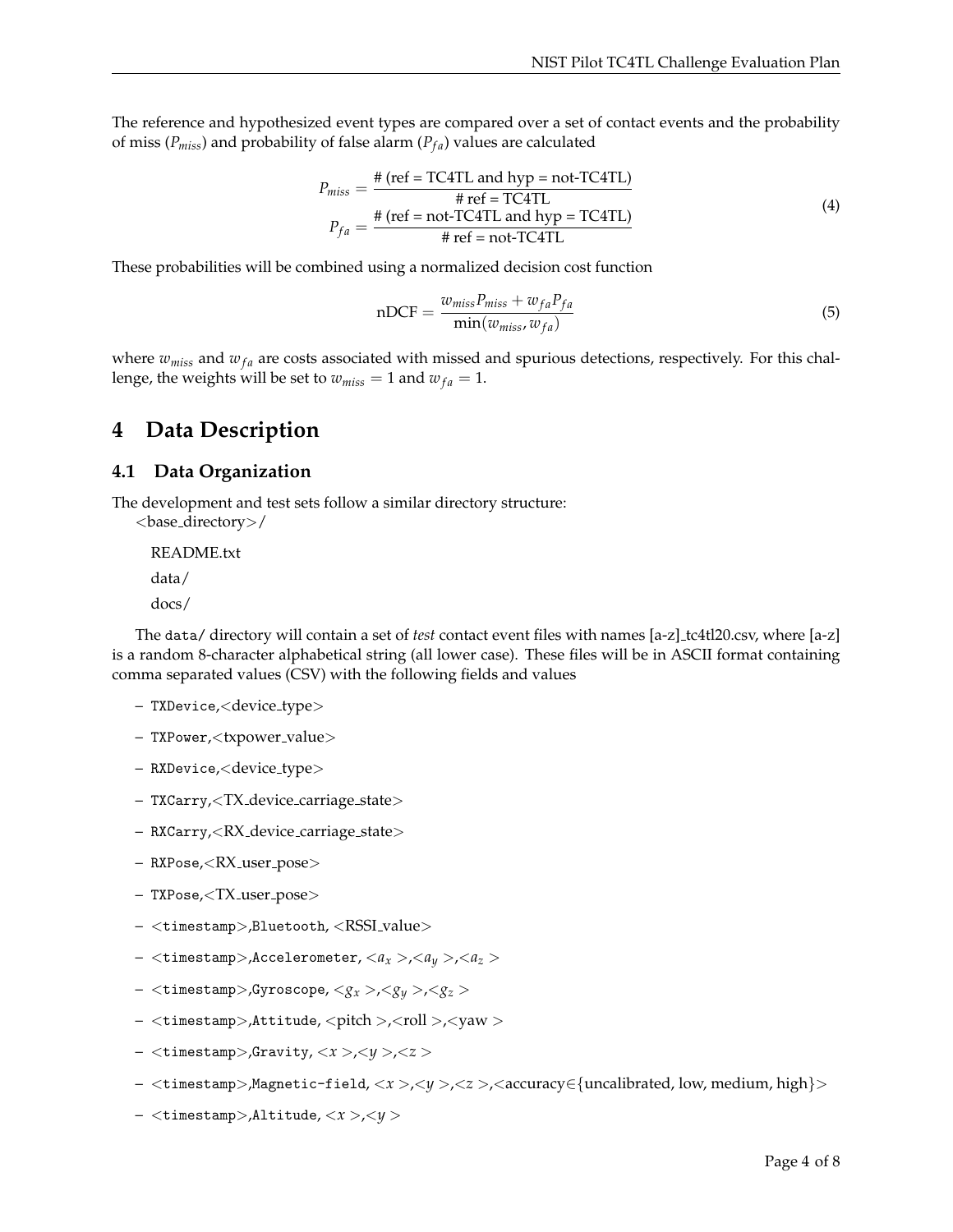```
– <timestamp>,Activity, <start_time >,<activity_type >,<confidence_level∈ \{0,1,2\} >
```

```
– <timestamp>,Heading, <true heading >,<magnetic heading >,<heading accuracy>,<x>,<y>,<z>
```
For example

```
TXDevice,phone1
TXPower,12
RXDevice,phone2
TXCarry,pocket
RXCarry,hand
RXPose,standing
TXPose,sitting
0.000,Bluetooth,-58
0.001,Bluetooth,-67
0.034,Accelerometer,0.0939483642578125,-0.82562255859375,-0.7227325439453125
0.035,Gyroscope,0.7683576345443726,-0.2502034604549408,0.1180611252784729
0.036,Attitude,-0.47507938022821944,-1.5496823294006532,-2.8489995770785375
0.037,Gravity,-0.8890581727027893,0.4574090242385864,-0.01877436228096485
0.037,Magnetic-field,-40.492794036865234,27.20453643798828,20.183868408203125,high
0.035,Heading,28.372474670410156,42.55014419555664,15.139200210571289,. . .
0.110,Activity,412815.77871700004,walking,2
```
The timestamps denote the recording time in seconds. Note that the contact event files will have varying number of Bluetooth chirps and sensor values. Detailed descriptions of the various motion sensors (e.g., accelerometer and gyroscope) and the information derived based off these sensors (e.g., activity) are beyond the scope of this evaluation plan. We refer the interested reader to the Apple<sup>6</sup> developer documentation for Core Motion<sup>7</sup> and Core Location<sup>8</sup> services.

Any associated metadata for the event files, including phone carriage state, step size (in seconds) for the 4 s windows, and the granularity of distance subsets (i.e., coarse-grain vs fine-grain), will be located under the docs/ directory.

### **4.2 Development Set**

A small development set of contact events along with their corresponding ground truths and metadata will be provided for system training and hyperparameter tuning. The metadata will include phone carriage states and positions (e.g., in hand or pocket, sitting or standing) during recording, as well as the step-sizes used for extracting the 4 s windows.

## **4.3 Training Set**

Participants may use any data*,* except for the MIT Matrix Data available on the PACT data repository site<sup>9</sup>, for system training and hyper-parameter tuning purposes. Some example data sets are available publicly from the PACT data repository site. We ask that participants, to the extent possible, share their training data via the PACT data repository. All personally identifiable information (PII) should be removed or anonymized. No PII is available in NIST data.

<sup>&</sup>lt;sup>6</sup>See Disclaimer in Section 8.

<sup>7</sup>https://developer.apple.com/documentation/coremotion

<sup>8</sup>https://developer.apple.com/documentation/corelocation

<sup>9</sup>https://mitll.github.io/PACT/datasets.html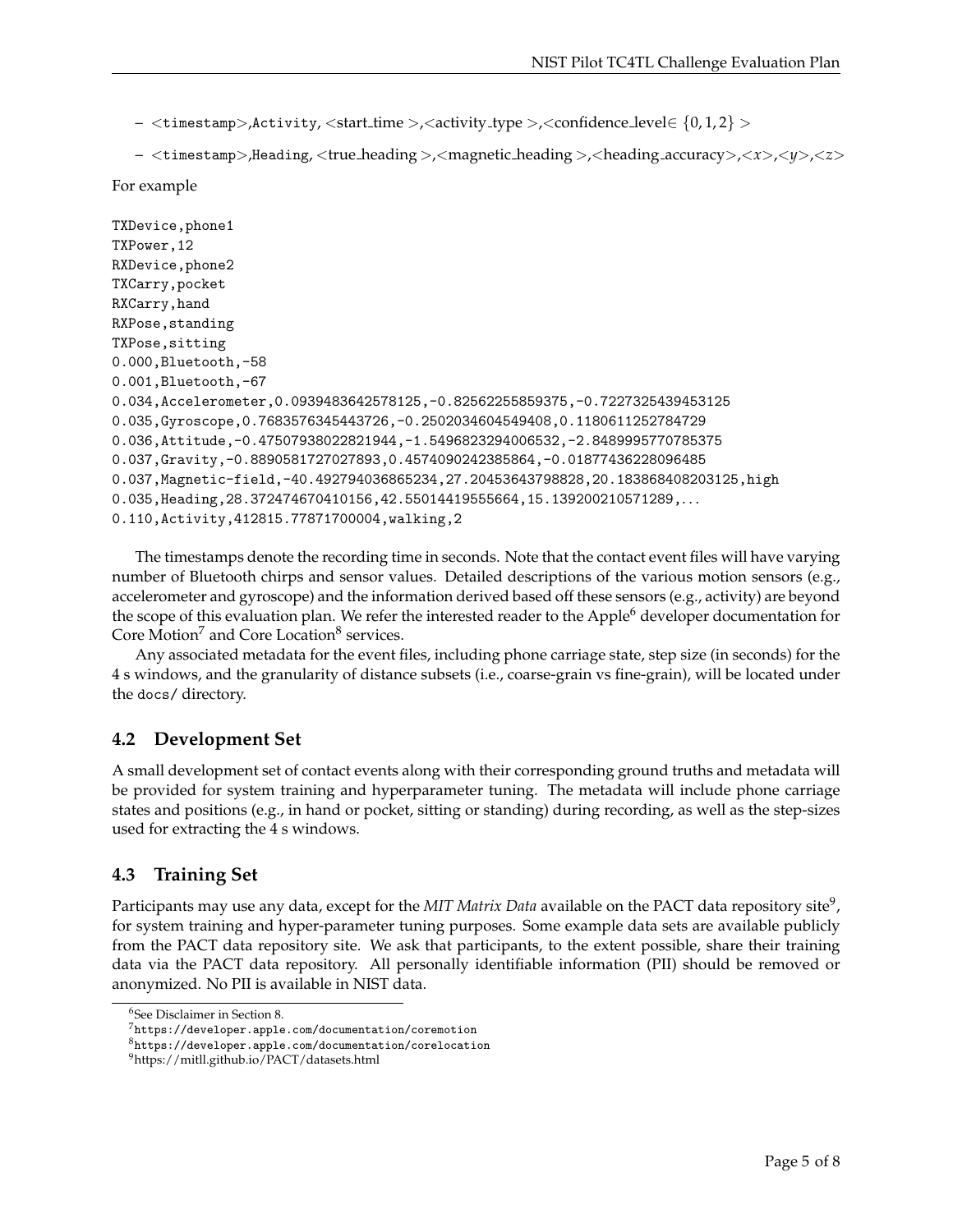## **5 Evaluation Rules and Requirements**

The TC4TL challenge is conducted as an open evaluation where the test data is sent to the participants who process the data locally and submit the output of their systems to NIST for scoring. As such, the participants have agreed to process the data in accordance with the following rules to maintain the scientific integrity of the evaluation:

- Each test contact event should be processed independently to produce a distance estimate. Processing the entire test set as a whole or using any portion of the test set to train/tune a system is not allowed.
- Participants should not use the *MIT Matrix Data* or the *test* set designated by NIST, for system training, development, and hyper-parameter tuning. Datasets available from the PACT data repository site<sup>9</sup> (except for the *MIT Matrix Data*) may be used for system training and development purposes.

In addition to the above data processing rules, participants agree to comply with the following general requirements:

- While participants may report their own results, participants may not make advertising claims about their standing in the evaluation, regardless of rank, or winning the evaluation, or claim NIST endorsement of their system(s). The following language in the U.S. Code of Federal Regulations (15 C.F.R. § 200.113) shall be respected<sup>10</sup>: *NIST does not approve, recommend, or endorse any proprietary product or proprietary material. No reference shall be made to NIST, or to reports or results furnished by NIST in any advertising or sales promotion which would indicate or imply that NIST approves, recommends, or endorses any proprietary product or proprietary material, or which has as its purpose an intent to cause directly or indirectly the advertised product to be used or purchased because of NIST test reports or results.*
- At the conclusion of the evaluation NIST generates a report summarizing the system results for conditions of interest, and these results/charts will contain the names of the participating teams involved with their consent. Participants may publish or otherwise disseminate these charts, unaltered and with appropriate reference to their source.
- The report that NIST creates should not be construed or represented as endorsements for any participant's system or commercial product, or as official findings on the part of NIST or the U.S. Government.

## **6 Evaluation Protocol**

To facilitate information exchange between the participants and NIST, all evaluation activities are conducted over a web-interface.

## **6.1 Evaluation Account**

Participants must sign up for an evaluation account where they can perform various activities such as registering for the evaluation, signing the data license agreement, as well as uploading the submission and system description. To sign up for an evaluation account, go to https://tc4tlchallenge.nist.gov. The password must be at least 12 characters long and must contain a mix of upper and lowercase letters, numbers, and symbols. After the evaluation account is confirmed, the participant is asked to join a site or create one if it does not exist. The participant is also asked to associate his site to a team or create one if it does not exist. This allows multiple members with their individual accounts to perform activities on behalf of their site and/or team (e.g., make a submission) in addition to performing their own activities (e.g., requesting workshop invitation letter).

 $10$ See http://www.ecfr.gov/cgi-bin/ECFR?page=browse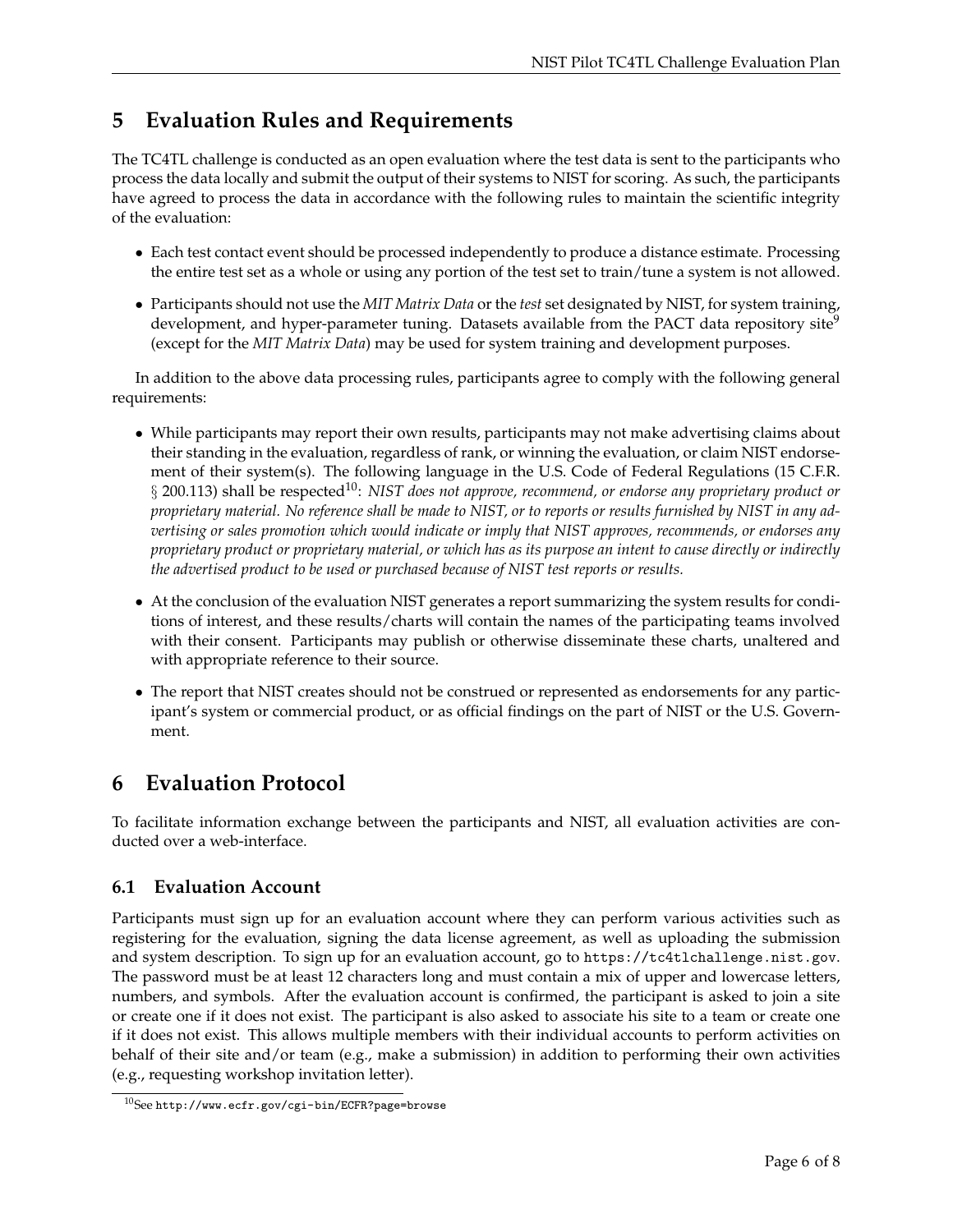- A participant is defined as a member or representative of a site who takes part in the evaluation (e.g., John Doe)
- A site is defined as a single organization (e.g., NIST)
- A team is defined as a group of organizations collaborating on a task (e.g., Team1 consisting of NIST and MIT)

### **6.2 Evaluation Registration**

One participant from a site must formally register his or her site to participate in the evaluation by agreeing to the terms of participation. For more information about the terms of participation, see Section 5.

### **6.3 Submission Requirements**

Each team must make at least one valid submission for the challenge, processing all *test* event files. Submissions with missing *test* event files, or event files appearing in orders different than that of the trial list, will not pass the validation step, and hence will be rejected.

#### **6.3.1 System Output Format**

The system output is a text file (with a .tsv extension) composed of a header and a set of records where each record contains an event file and a distance estimate<sup>11</sup> output by the system for the file. The order of the event files in the system output file must follow the same order as the trial list provided under docs/ directory (tc4tl\_test\_trials.tsv). Each record is a single line containing 2 fields separated by the tab  $(\dagger)$ character in the following format:

```
fileid<TAB>distance<NEWLINE>
```
where

fileid - The event log file identifier distance - The estimated distance in meters as a floating point value

For example: fileid distance sakglcba\_tc4tl20.csv 2.4 usoglecr tc4tl20.csv 1.5 cxxvgmom tc4tl20.csv 3.0

#### **6.3.2 Leaderboard Submission**

The participants may make multiple challenge submissions (up to 5 per day). A leaderboard will be maintained by NIST indicating the best submission performance results thus far received and processed. The submission file must be a compressed .zip or .tgz file, with the system output file described in the previous section as the only content (i.e., no directories or sub-directories). In order to mitigate the possibility of overtuning/overfitting to the *test* set, the leaderboard will display the results computed on only a subset of the *test* event files. The official final results will be computed on the full *test* and announced at the end of the challenge.

 $11$ As noted previously, it is suggested that estimated distances be quantized to a precision level of 0.3 meter increments (e.g., 0.3 m, 0.9 m, 1.2 m, etc.)